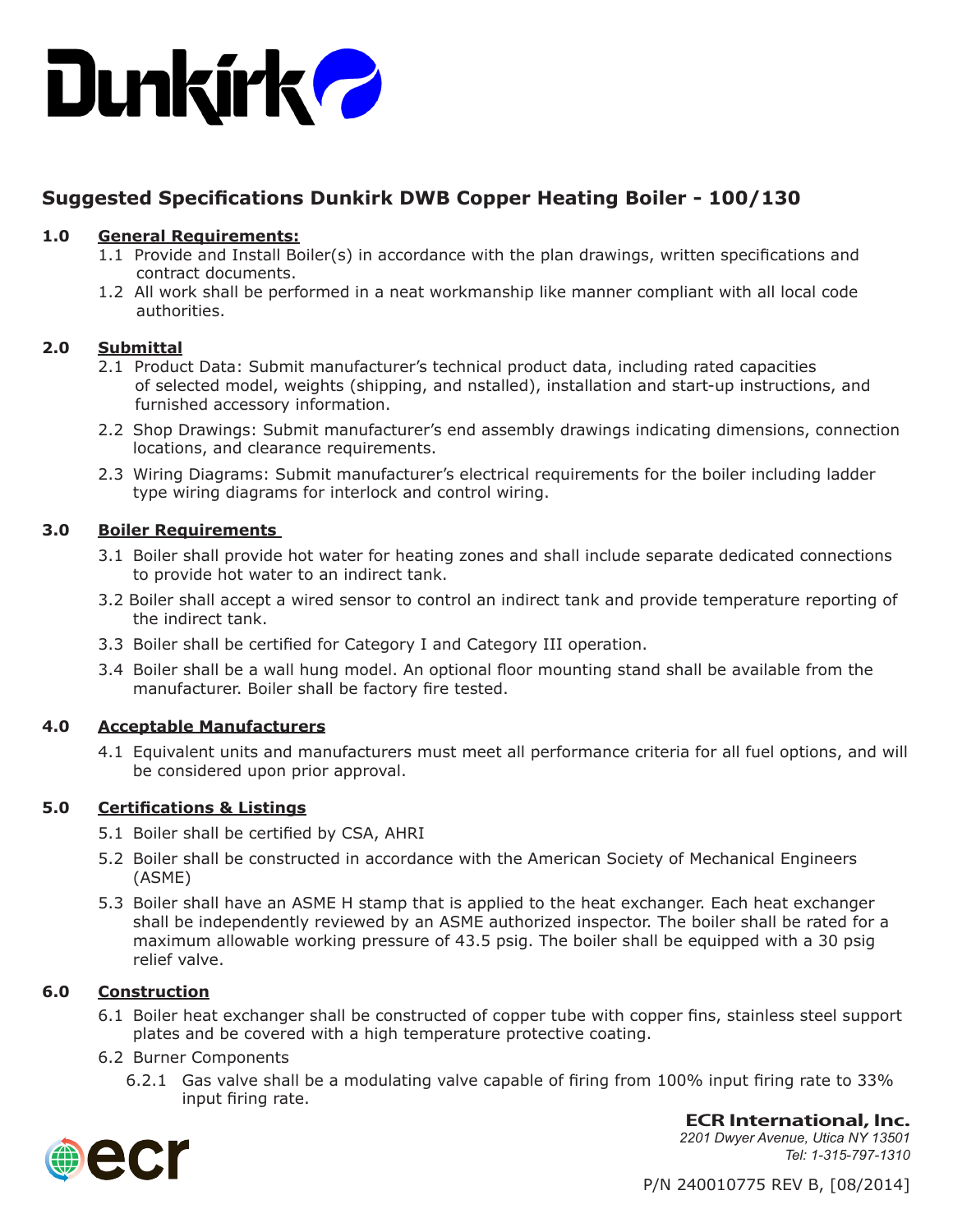

- 6.2.2 Induced draft blower shall be variable speed and controlled by a PCB that uses an air pressure transducer to vary the induced blower speed.
- 6.2.3 Burners and manifold shall be constructed of stainless steel.
- 6.2.4 Ignition system shall be direct spark single rod flame sensing.
- 6.2.5 Boiler shall include an automatic 3 way diverting valve to allow Domestic Hot Water Priority operation.
- 6.2.6 Boiler shall include an internal pressure activated bypass loop to eliminate the need for primary secondary piping.
- 6.2.7 Boiler shall include an internal factory installed and wired circulator pump.
- 6.2.8 Boiler can connect directly to heating systems of 8ft. head or less without an external circulating pump.

#### **7.0 Control System**

- 7.1 Control system shall be PCB integral controller with an LCD digital display that also includes graphical interface.
	- Control will sense supply water temperature and adjust firing rate of the boiler to deliver amount of heat needed.
	- Control will sense and display supply water temperature and indicate by icon when boiler is in central heating or domestic water mode.
	- Control shall display the temperature of the indirect tank when used.
	- Control can accept wired Outdoor Air sensor and have field selectable reset curves.
	- Control shall continuously monitor boiler during operation and standby modes. Control shall operate in such a manor to receive input data from dual temperature sensor, air pressure transducer, and outdoor air temperature sensors when used to adjust the modulation rate accordingly.
	- Control can power and accept input from field supplied LWCO device.

#### **8.0 Combustion Air And Flue Vent Exhaust**

- 8.1 Boiler shall be either Category I or Category III vented with materials compatible with those standards, and installed as per the manufacturer's written instruction, plan drawings and all applicable code authorities.
- 8.2 The flue gas exhaust shall connect directly to the boiler at the location labeled.
- 8.3 For Category III applications boiler shall be capable of venting 65 ft equivalent length in 3" stainless pipe.



**ECR International, Inc.** *2201 Dwyer Avenue, Utica NY 13501 Tel: 1-315-797-1310*

P/N 240010775 REV B, [08/2014]